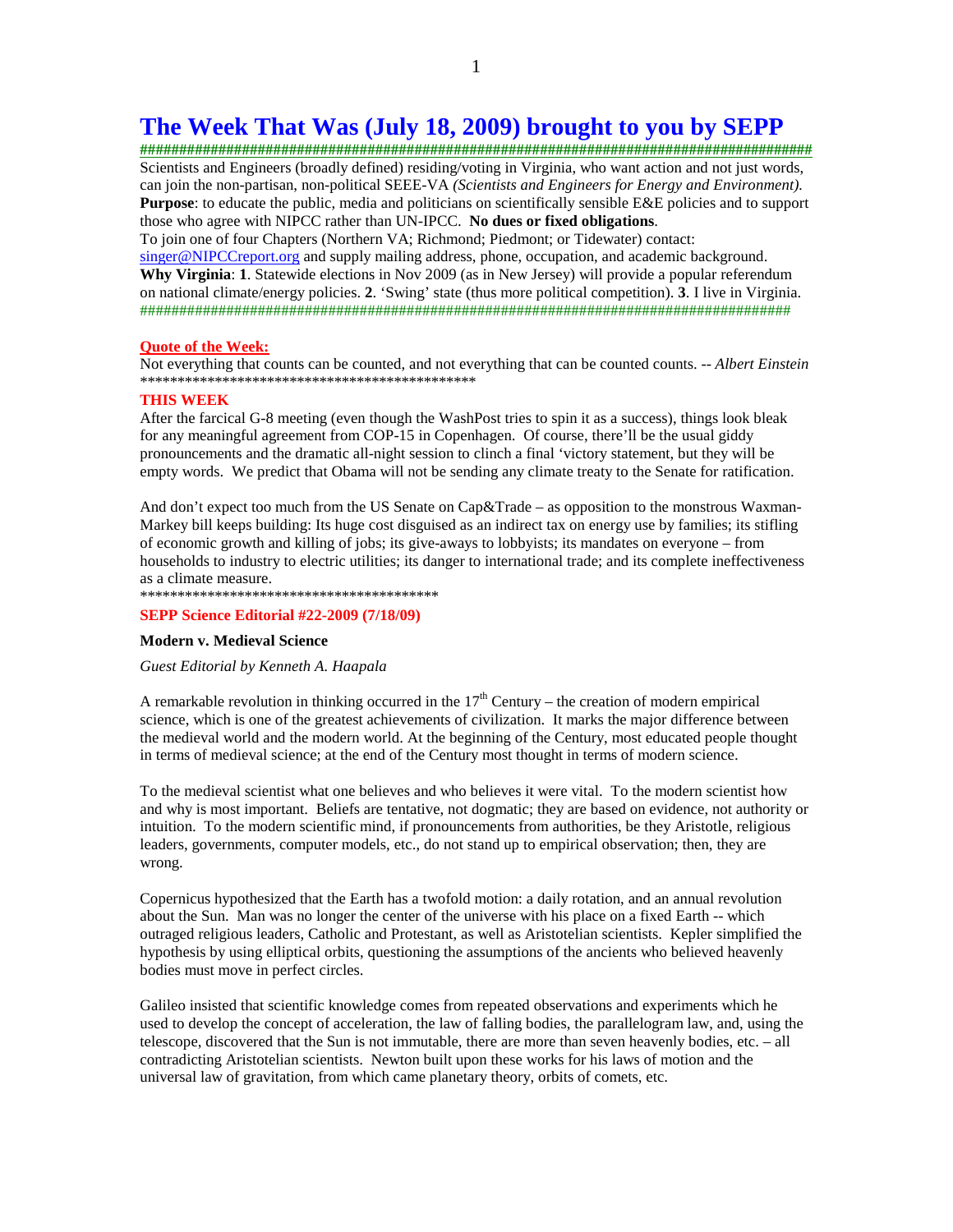The remarkable change in thinking included the elimination of the animist belief of life force, which has no place in physics. Purpose is not needed to explain scientific procedures, comets are not portents, authority and assumptions are to be constantly questioned, skepticism is vital to expanding knowledge, and experiments and observations are paramount.

A very disturbing trend is the dogmatic belief that Man is the principal cause of the recent warming. It appears to be a regression to medieval science, with its claimed 'consensus' and its insistence on the authority of the UN-IPCC and computer models. Yet the assumptions of the models have not been tested and the models fail basic empirical tests such as the "fingerprint" test. The IPCC uses a panel of advocates, "experts," who assign probabilities to their work. This is no better than a panel of Aristotelian scientists assigning probabilities that Galileo is wrong.

We must not return to medieval thinking. **\*\*\*\*\*\*\*\*\*\*\*\*\*\*\*\*\*\*\*\*\*\*\*\*\*\*\*\*\*\*\*\*\*\*\*\*\*\*\*\*\*\*** 

- **1. G8: up in smoke Alan Moran (IPA) The long, fractious road to global climate talks in Copenhagen –***WashPost*
- **2. Obama's 'Climate Astrologer'–** *Marc Morano*
- **3. EPA Cover-Up --** *Walt Williams*
- **4. Boiling the Frog --** *Paul Krugman*
- **5. The 'Cap and Tax' Dead End** *Sarah Palin*
- **6. CBO Lowballs Waxman-Markey Cost** *IBD*
- **7. Cost of AB32 on California Small Businesses** *Business Wire*
- **8. The Summit of Green Futility and Response --** *WashPost*
- **9. Electric Cars Can Save Oil And Money** *S. Fred Singer*

#### **10. The Folly of Wind Energy in Britain (and elsewhere) –***Christopher Booker* **\*\*\*\*\*\*\*\*\*\*\*\*\*\*\*\*\*\*\*\*\*\*\*\*\*\*\*\*\*\*\*\*\*\*\*\*\*\*\***

#### **NEWS YOU CAN USE**

#### *John Droz, Jr, reports:*

After investigating the recently released **National Academies of Sciences report on renewable energies**, *I was simply astounded by the corruption I found in the Academies process*. I have had numerous correspondences with top-level people there, which only exposed more deficiencies. Although there are many good people associated with the Academies*, it is now quite clear to me that lobbyists have targeted and have now successfully infiltrated this once esteemed organization.* I have appealed to the top people in the organization to fix this problem, but so far there has been no response. Here is my article about NAS, which I will update: http://www.northnet.org/brvmug/WindPower/NationalAcademies.pdf ----------------

Another key article I was inspired to write is an expos of the very foundation of most of our energy problems: **the computer model.** The unfortunate fact is that almost everyone gives these models much more credit than they merit. When models *are* questioned, it seems like the discussion is only about whether some particular consideration has been addressed. Such commentary is frittering on the fringes, and completely misses the big picture issue. The more important question is: **are computer models capable of accurately translating complex real-world situations (climate change, wind power projections, financial derivatives, etc.) into ones and zeros?** As a scientist who has also been a computer programmer, I say NO. *Our lives have steadily and subtly been taken over by computer programmers. We need to not only recognize the impact of this intrusion, but to object to their false*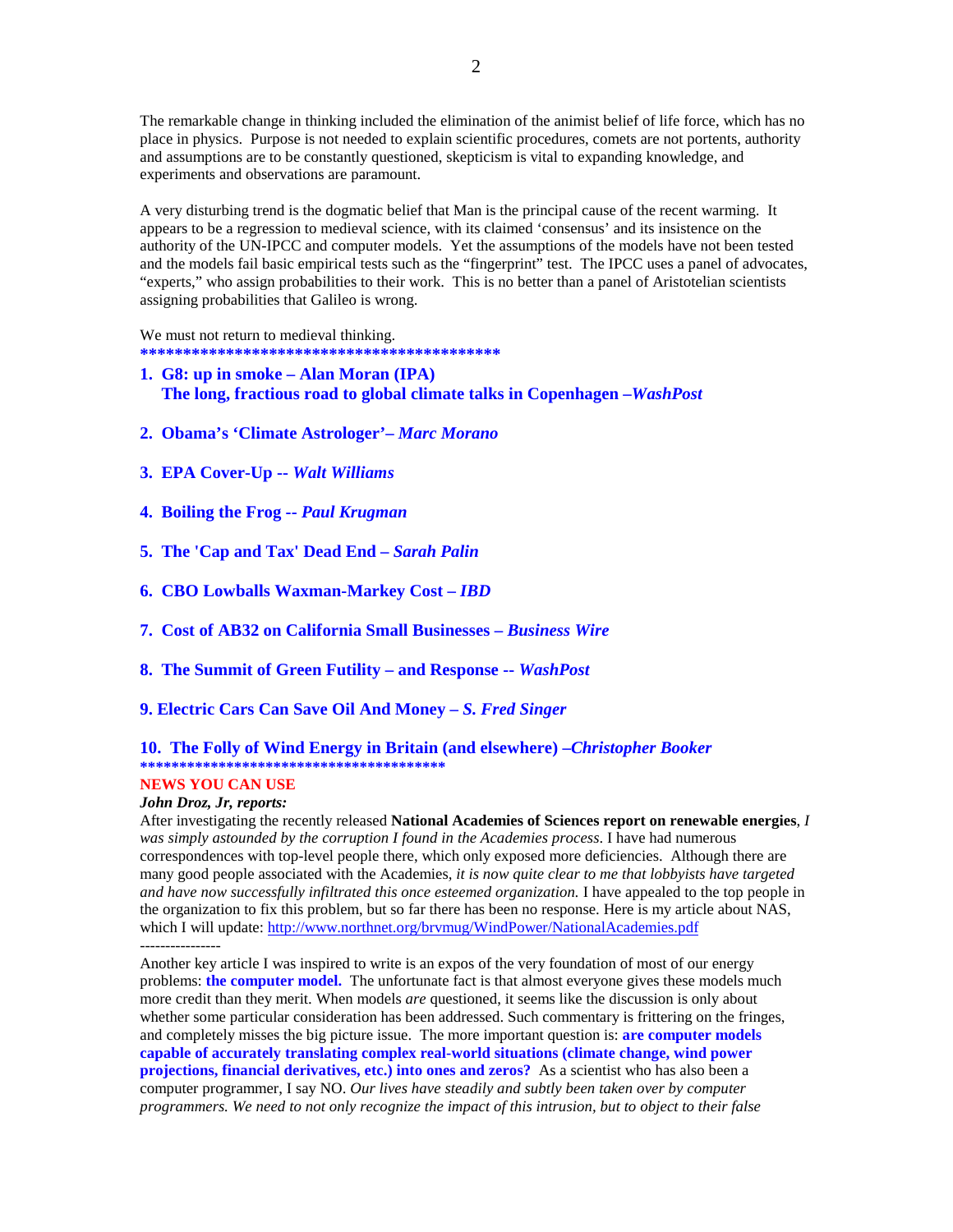*implications of capability.* 

http://www.energyblogs.com/WiseEnergyDecisions/index.cfm?mode=entry&entry=76258503-1372-574A-8C5F2CF22ED85651 ----------------

*More about Cap & Trade (Waxman-Markey):* 

http://www.capwiz.com/americansforprosperity/issues/alert/?alertid=13675206.

A good question: Since C&T seemed to work well for Acid Rain, why not give it a chance for CO2? In a nutshell, the answer is that this is comparing apples to oranges or more accurately tomato plants to palm trees. There are profoundly large differences between these two programs. http://www.thebreakthrough.org/blog/2009/05/cap\_and\_trade\_worked\_for\_acid.shtml http://www.politickernj.com/alan-steinberg/31105/cap-and-trade-disaster-and-new-jersey-gop ----------------

Here is a good write-up about **mini-nuclear**: something that I personally think holds a LOT of promise: http://memagazine.asme.org/Articles/2009/July/Nuclears\_Model\_T.cfm

Not sure quite what to make of this, but the **Hybrid Nuclear** proposal is interesting: http://www.energypulse.net/centers/article/article\_display.cfm?a\_id=2076

----------------

How Do **Climate Models** Work by Roy Spencer, climatologist

http://www.drroyspencer.com/2009/07/how-do-climate-models-work/

Global warming: Our best guess is likely wrong by three independent science experts: <<http://www.media.rice.edu/media/NewsBot.asp?MODE=VIEW&ID=12794&SnID=1419357327>>. *But SEPP says: Not enough time-resolution to decide. Warming may have caused the CO2 increase –* 

*not vice versa*  --------------------------------------------

And there is this fascinating interview with another climate expert:http://www.spectator.co.uk/themagazine/features/3755623/meet-the-man-who-has-exposed-the-great-climate-change-con-trick.thtml Then there's this accurate perspective: Hysteria is the Real Threat <<http://www.dailymail.co.uk/debate/article-1198188/Hysteria-real-threat-global-warming.html>>. \*\*\*\*\*\*\*\*\*\*\*\*\*\*\*\*\*\*\*\*\*\*\*\*\*\*\*\*\*\*\*\*\*\*\*\*

**NIPCC report**: *Climate Change Reconsidered: The 2009 Report of the Nongovernmental International Panel on Climate Change,* Chicago, IL: The Heartland Institute, 2009. www.nipccreport.org ICCC-2: INTERNATIONAL CONFERENCE ON CLIMATE CHANGE (NY City, 2009) http://www.heartland.org/events/NewYork09/proceedings.html \*\*\*\*\*\*\*\*\*\*\*\*\*\*\*\*\*\*\*\*\*\*

**BELOW THE BOTTOM LINE** 

http://www.cnn.com/2009/TECH/07/13/carbon.capture.storage/index.html

U.S. invests \$1 billion in a **carbon capture-and-storage** (CCS) project in Illinois. China, Europe, Australia move ahead with similar demonstrations. Some say the investment is misguided; Greenpeace calls CCS "a scam." We would call it an utter and complete waste of money. \*\*\*\*\*\*\*\*\*\*\*\*\*\*\*\*\*\*\*\*\*\*\*\*\*\*\*\*\*\*\*\*\*\*\*\*\*\*\*\*\*\*\*\*

**We are not alone in wasteful mega-projects.** The big buzz in Central Europe is something called Desertec http://spiegel.de/wissenschaft/mensch/0,1518,630981,00.html It's planned to be a humongous solar-energy project in the Sahara to supply electricity to Europe. Literally burying 400 billion Euros in desert sands (more than half-a-trillion \$, about ten times the total European electric investment) – just to supply 15% of electric consumption – maybe.

\*\*\*\*\*\*\*\*\*\*\*\*\*\*\*\*\*\*\*\*\*\*\*\*\*\*\*\*\*\*\*

Everyone tries to get into the act and to the trough of money:

KL Ebi, *et al*. U.S. Funding is insufficient to address the human health impacts of and public health responses to climate variability and change. Environ Health Perspect 1 Jun 2009 117(6): p. 857. http://highwire.stanford.edu/cgi/medline/pmid;19590674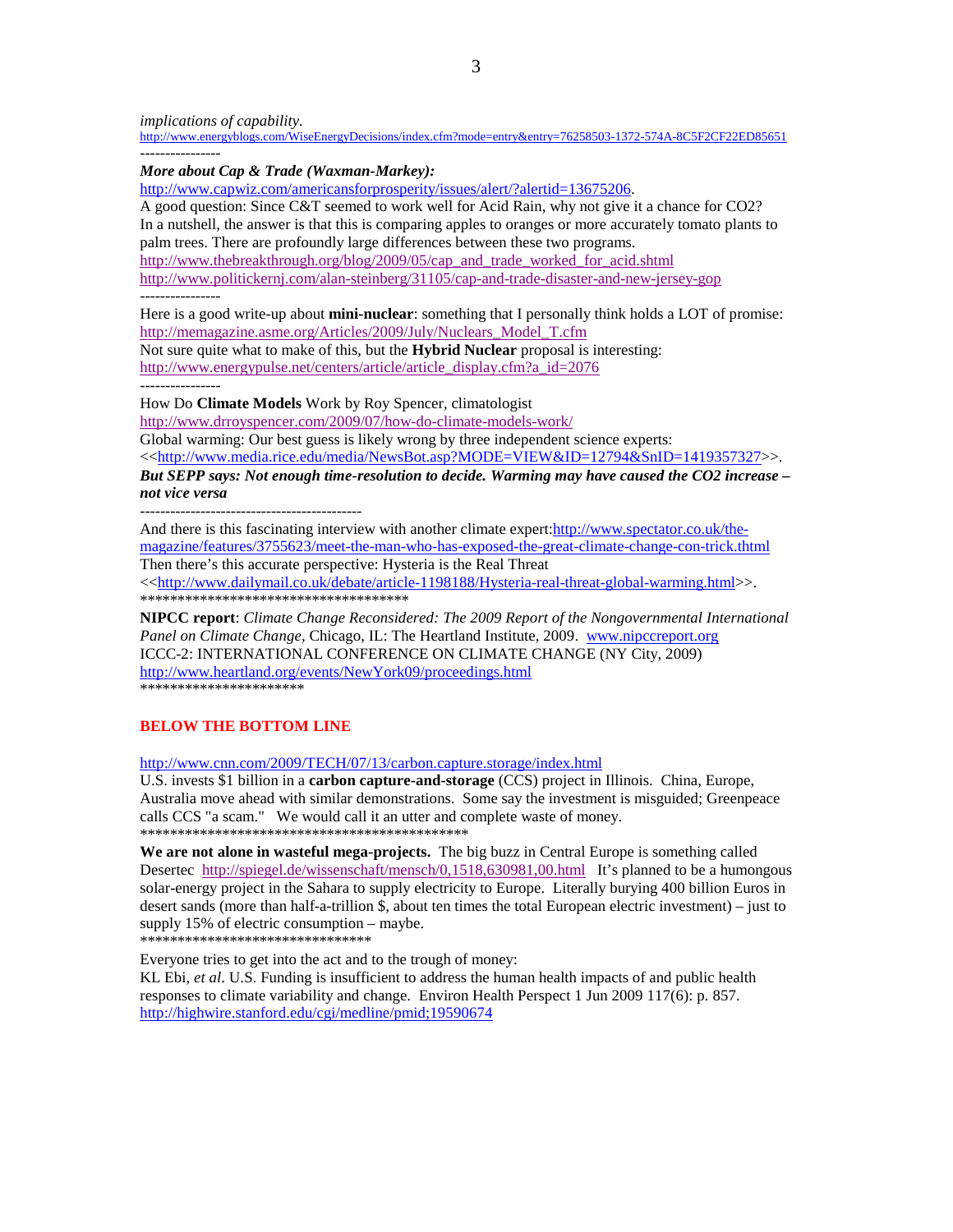# **###################################**

## **1. G8: UP IN SMOKE**

*Common sense from Institute of Public Affairs (IPA-Australia) Alan Moran 10th July, 2009* 

There was a large dose of whimsy in the G8 leaders getting together in Berlusconi's Italy last week. Not only did it place the host's colourful private life at the centre of the world's stage, but it was further enlivened by the world leaders' decision to adopt targets for emission levels 40 years into the future.

As a target date 2050 is ludicrously beyond the life expectancies of all the leaders adopting it, none would be held responsible for its failure. This aside, the specific numbers adopted make no sense.

What was signed on to at L'Aquila is that the developed countries would reduce their emissions in 2050 by 80 per cent and the developing countries by 50 per cent. Present per-capita emission levels of carbon dioxide are 11.5 and 2.4 tonnes for the developed world and the developing world respectively. The former Soviet block stands at 7.9 tonnes per year.

Using simple arithmetic, by 2050 the 80 per cent cut would leave the developed world with 2.9 tonnes of carbon dioxide per capita and the developing world with less than half of this at 1.2 tonnes per capita. And this is based on the unlikely event of population growth in the developing countries slowing to the level of that in the developed world.

On top of their ethereal time frame, the targets are internally inconsistent. The rich countries are plucking out of thin air goals that they know they will never be able to reach and cannot be made accountable for. And in the process they are consigning the developing world to permanent second-class status with less than half the per-capita emissions they are solemnly pledging to foist on their own constituents. It is little wonder that China and India rejected the agreement before the ink had dried, as did Russia.

The Asian emerging superpowers are increasingly supplying the goods to the debt-ridden and ever more sclerotic western developed economies. Far from being willing to accept a lower level of emissions than the developed economies, these and other rapidly developing countries are clamouring for additional emission credits to take into consideration previous emissions.

The way they see it, for the best part of a century it is the developed countries that have been emitting gases into the atmosphere that they claim is leading to harmful global warming. Any paring back of such emissions should recognise the "sacrifice" the poorer countries' low income levels have made in the cumulative emission totals.

On top of this, the poorer countries, including India and China, want to see one per cent of rich countries' annual GDP transferred to them.

Beleaguered British Prime Minister Gordon Brown has suggested a transfer of \$US122 billion a year. Brown indicated this has the backing of [Australian PM] Kevin Rudd whom he buttered up as "a pioneer of both changing policies and changing attitudes on climate change."

Even though \$US122 billion a year is only about a quarter of the sum claimed by the developing countries, such a magnitude of wealth transfers will never take place. That number and those on emission reductions was put in place simply to allow the leaders to declare victory and allow a platform for the next great leadership jamboree in Copenhagen [in Dec 2009].

But the lack of attention to ensuring some form of internal consistency in the numbers shows that in Italy the eyes of the world's political leaders were focussed on the host's real-life soap opera and not on the great events they met to address.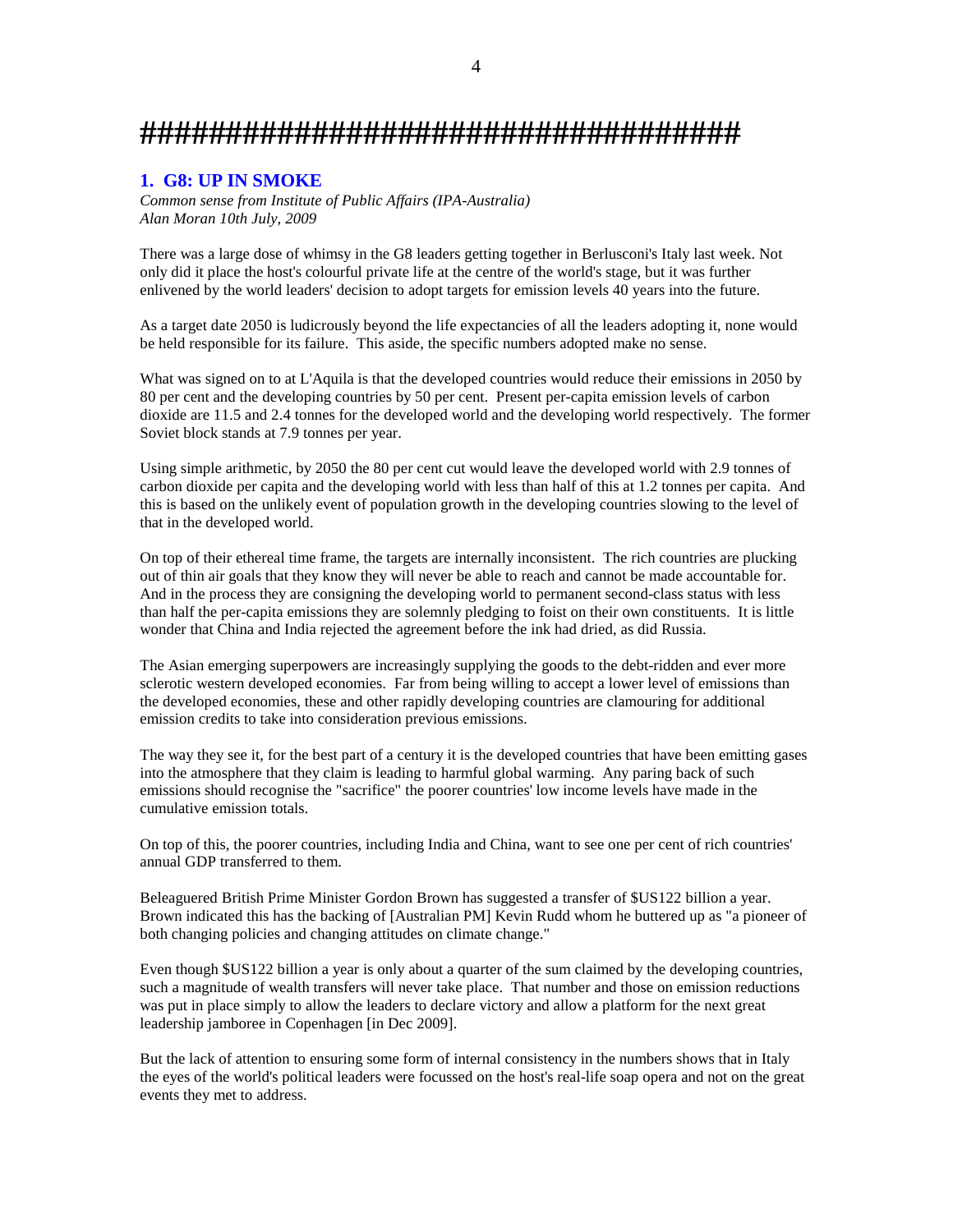===================================

**A Glass Partly Full:** The long, fractious road to global climate talks in Copenhagen *WashPost editorial, July 16, 2009*  http://www.washingtonpost.com/wp-dyn/content/article/2009/07/15/AR2009071503380.html

SO THE CLIMATE talks at the Group-of-Eight summit in L'Aquila, Italy, with the world's 17 major greenhouse-gas emitters didn't go as planned. Unrest back home forced Chinese President Hu Jintao to leave before he could get down to negotiating with an engaged American president. Developing nations balked at committing to long-term emissions reductions goals because industrialized countries balked at setting short-term targets. And they were none too pleased that rich nations wouldn't make a firm commitment to help them deal with the effects of climate change. All this spells disaster if you have a glass-half-empty worldview.

But take a look at what was accomplished. All of the nations agreed that the Earth's average temperature should not rise more than 3.6 degrees Fahrenheit (2 degrees Celsius) above pre-industrial levels. The eight leading industrial nations agreed to slash their greenhouse gas emissions by 80 percent by 2050. This is an improvement over the 50-percent reduction that the G-8 agreed to last year and now puts the industrialized world in sync with what the Intergovernmental Panel on Climate Change says is needed to halt the catastrophic consequences of climate change. President Obama played an active role in getting this done, quite a change from the foot-dragging and denial that characterized U.S. climate-change policy under President George W. Bush.

That's not to say that all's smooth sailing to the big climate treaty talks in Copenhagen in December. In addition to the big hurdles mentioned above, the baseline year is fluid -- based on emission levels "compared to 1990 or more recent years." Many European countries wanted reductions based on 1990 levels. The recently passed American Clean Energy and Recovery Act (a.k.a. Waxman-Markey) is pegged to 2005 levels. And thus our attention moves from the hobbled progress abroad to the chaotic road to consensus at home on climate change legislation that Mr. Obama can take to Denmark.

Even with all the compromises, directives, subsidies and other giveaways hurled at members to secure their votes, Waxman-Markey barely made it out of the House last month. It calls for a 17-percent reduction in greenhouse gas emissions by 2020 and 83 percent by 2050 below 2005 levels. It would also give away 85 percent of the pollution credits in the initial years of a complicated cap-and-trade system that would put a price on carbon through a declining cap on emissions set by the federal government. That's a far cry from the 100-percent auction of pollution allowances advocated by Mr. Obama as a presidential candidate.

Sadly, we have no confidence that things will improve in the Senate. Despite holding a news conference in February declaring that the Senate Environment and Public Works Committee would be "starting fresh" and that "we're willing to look at everything," Chairman Barbara Boxer (D-Calif.) is using the cap-andtrade provisions of Waxman-Markey as the template for her committee's bill. Her committee staff promises that members are being creative in looking at how to do things differently to achieve the bill's goals. Unless that includes serious consideration of a properly designed carbon tax or a cleaner cap-andtrade system that auctions a majority of the emissions credits and rebates the money to taxpayers, that's a promise that won't be fulfilled.

-----------------------------------------

*SEPP comment: The WashPost boosting of the G-8 'accomplishments' doesn't pass the giggle test*  \*\*\*\*\*\*\*\*\*\*\*\*\*\*\*\*\*\*\*\*\*\*\*\*\*\*\*\*\*\*\*\*

## **2. OBAMA'S 'CLIMATE ASTROLOGER'**

*By Marc Morano http://www.newswithviews.com/Morano/marc100.htm* 

**Excerpt**: Japanese scientist Kanya Kusano, a Program Director and Group Leader for the Earth Simulator at the Japan Agency for Marine-Earth Science & Technology, has publicly declared that man-made climate fear promotion is now akin to "ancient astrology."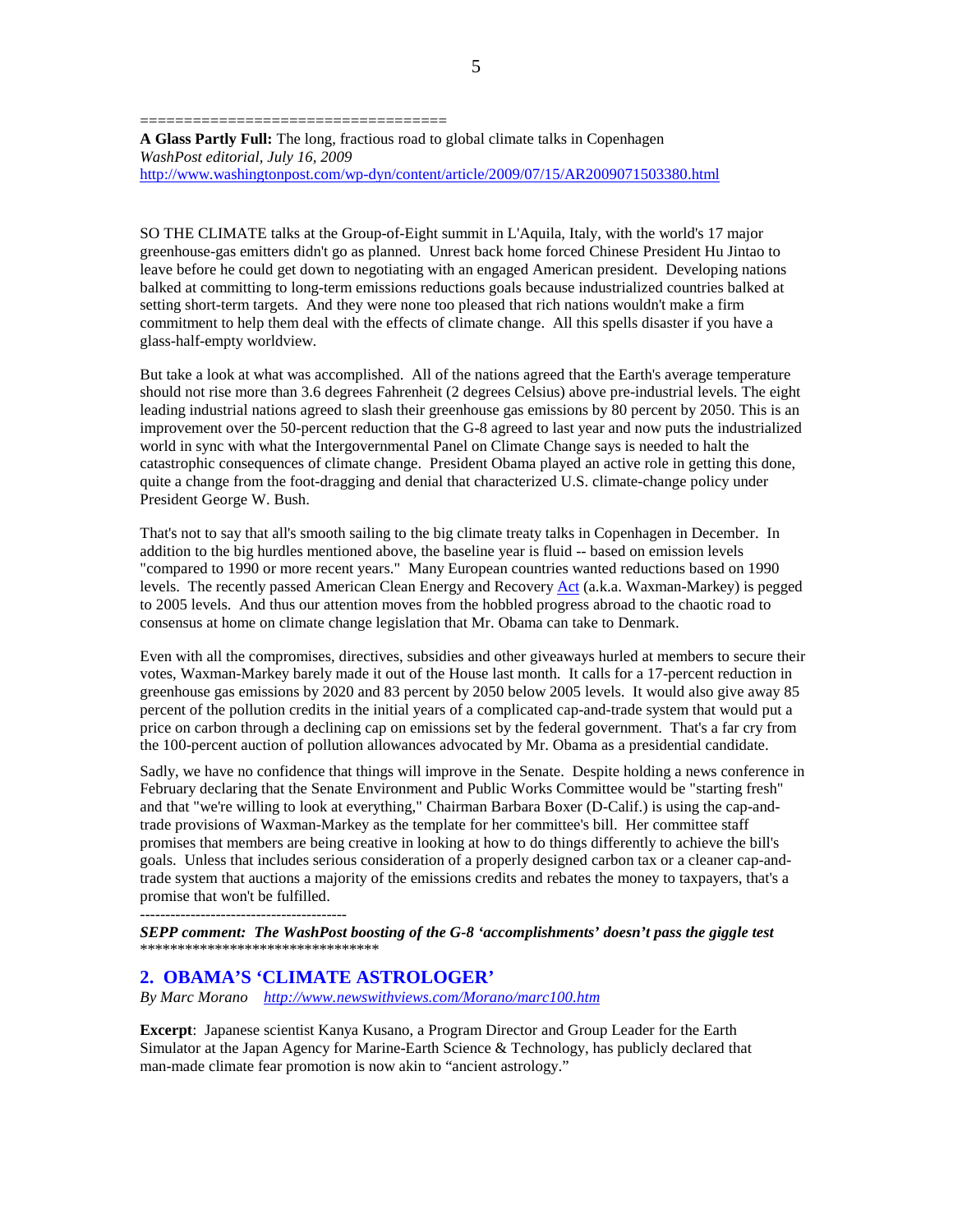Dr. Frank J. Tipler, Professor of mathematical physics and astrophysics, at Tulane University, agrees with Kusano. "Whether the ice caps melt, or expand --- whatever happens --- the AGW theorists claim it confirms their theory. A perfect example of a pseudo-science like astrology," Tipler wrote on May 15, 2009. "It is obvious that anthropogenic global warming is not science at all, because a scientific theory makes non-obvious predictions which are then compared with observations that the average person can check for himself," Tipler explained.

"As we know from our own observations, AGW theory has spectacularly failed to do this. The theory has predicted steadily increasing global temperatures, and this has been refuted by experience. NOW the global warmers claim that the Earth will enter a cooling period."

It is no wonder that the environmental movement is urging its troops to no longer use the term "global warming," as temperatures fail to cooperate. Instead, climate change or "global weirding" -- as New York Times columnist Thomas Friedman has proposed – are preferred. Michigan Democratic Senator Debbie Stabenow declared on March 4, 2009: "Climate change is not just about temperatures going up. It's also about volatility."

With climate change or "global weirding," any weather event can now be linked to man-made global warming. Drought, flood, storms, tornado, hurricane? Simply more evidence of "global weirding." Heat waves, record cold, blizzards? Even more evidence of "global weirding." Therefore, anything that happens is further "proof" of man-made global warming. \*\*\*\*\*\*\*\*\*\*\*\*\*\*\*\*\*\*\*\*\*\*\*\*\*\*\*\*\*\*\*\*\*\*

#### **3. EPA COVER-UP**

*Walter E. Williams, Townhall, July 15, 2009* 

Here's what I wrote in last year's column titled "Global Warming Rope-a-Dope" (12/24/2008): "Once laws are written, they are very difficult, if not impossible, to repeal. If a time would ever come when the permafrost returns to northern U.S., as far south as New Jersey as it once did, it's not inconceivable that Congress, caught in the grip of the global warming zealots, would keep all the laws on the books they wrote in the name of fighting global warming. Personally, I would not put it past them to write more."

On June 28, 2009, the House of Representatives, by a narrow margin (219-212), passed the Waxman-Markey bill. The so-called "cap and trade" bill has been sold as a system for cutting greenhouse gas emissions in the struggle against global warming. There's a full-court press on the U.S. Senate to pass its version of "cap and trade."

"Cap and trade" is first a massive indirect tax on the American people, and hence another source of revenue for Congress. More importantly "cap and trade" is just about the most effective tool for controlling most economic activity short of openly declaring ourselves a communist nation, and it's a radical environmentalist's dream come true.

So why the rush and the press on the Senate? Increasing evidence is emerging that far from there being global warming, the Earth has been cooling and has been doing so for 10 years. Prominent atmospheric scientists have recently sent a letter to Congress saying, "You are being deceived about global warming. ... The Earth has been cooling for ten years. ... The present cooling was not predicted by the alarmists' computer models." Last March, more than 700 international scientists went on record dissenting over manmade global warming claims. About 31,500 American scientists, including 9,029 with Ph.D.s, have signed a petition, that in part reads, "*There is no convincing scientific evidence that human release of carbon dioxide, methane or other greenhouse gases is causing or will, in the foreseeable future, cause catastrophic heating of the Earth's atmosphere and disruption of the Earth's climate."* 

The Obama administration's EPA sees the increasing evidence against global warming as a threat to their agenda and has taken desperate measures. About a week before the House vote on "cap and trade," the Washington, D.C.-based Competitive Enterprise Institute (CEI) released some EPA e-mails, demonstrating that an internal report by Alan Carlin, a 35-year career EPA analyst, criticizing EPA's position on global warming, had been squelched for political reasons. One of the e-mails is from Dr. Al McGartland, director of the EPA's National Center for Environmental Economics, reads: "*The administrator and administration*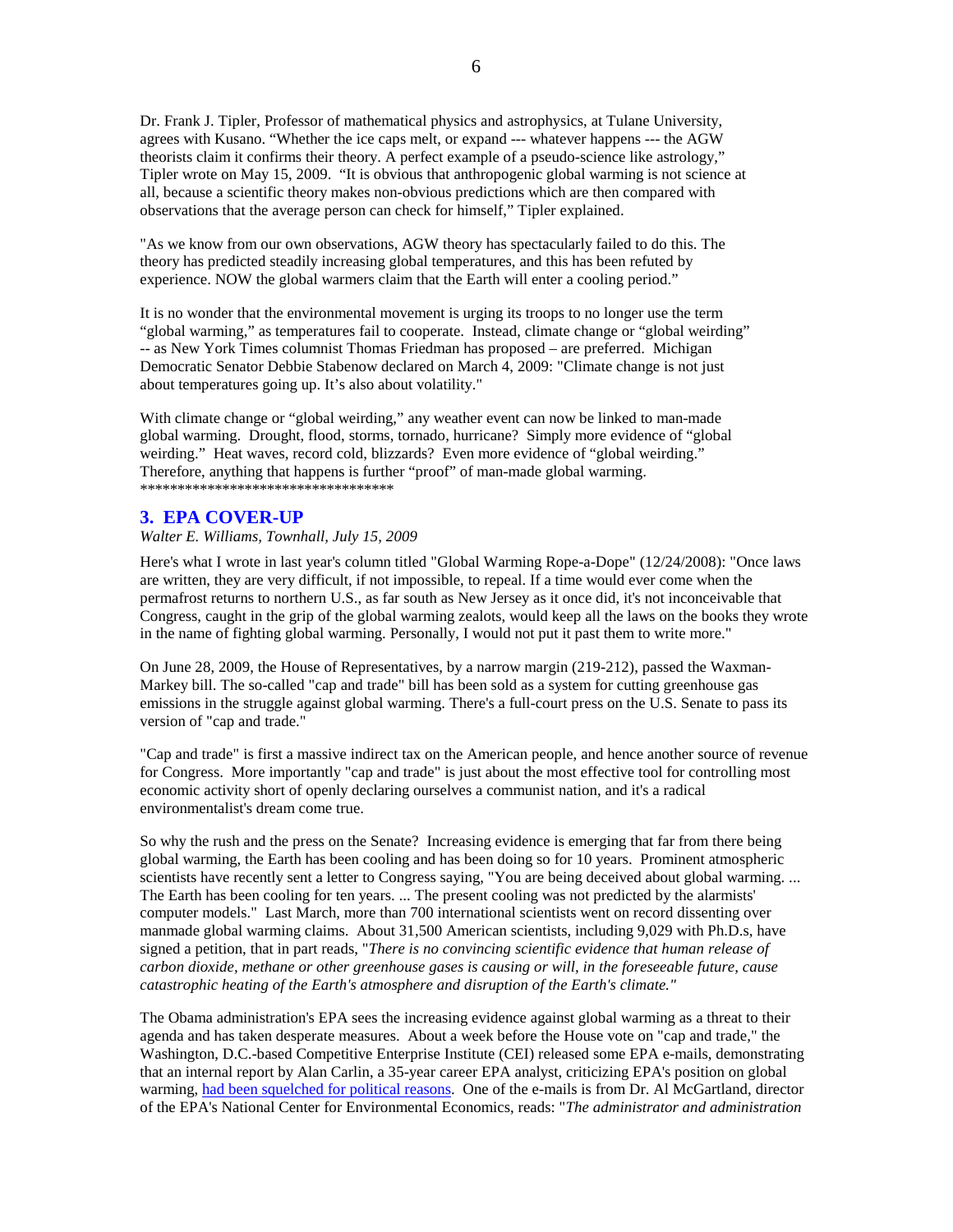*has decided to move forward on endangerment, and your comments do not help the legal or policy case for this decision. ... I can see only one impact of your comments given where we are in the process, and that would be a very negative impact on our office."* 

The Competitive Enterprise Institute summarizes Dr. Carlin's report: *"EPA, by adopting the United Nations' 2007 'Fourth Assessment' report, is relying on outdated research and is ignoring major new developments. Those developments include a continued decline in global temperatures, a new consensus that future hurricanes will not be more frequent or intense, and new findings that water vapor will moderate, rather than exacerbate, temperature. New data also indicate that ocean cycles are probably the most important single factor in explaining temperature fluctuations, though solar cycles may play a role as well, and that reliable satellite data undercut the likelihood of endangerment from greenhouse gases."*

Geologist Dr. David Gee, chairman of the science committee of the 2008 International Geological Congress, currently at Uppsala University in Sweden asks, "*For how many years must the planet cool before we begin to understand that the planet is not warming? For how many years must cooling go on?"* Obviously, 10 years is not enough.

*Copyright © 2009 Salem Web Network. All Rights Reserved.*  \*\*\*\*\*\*\*\*\*\*\*\*\*\*\*\*\*\*\*\*\*\*\*\*\*\*\*\*\*\*\*\*\*\*\*\*\*\*\*\*\*\*\*\*\*\*\*\*\*\*\*\*\*\*

## **4. BOILING THE FROG**

*By Paul Krugman http://www.nytimes.com/2009/07/13/opinion/13krugman.html*

**Excerpt:** Still, the boiled-frog problem on the economy is nothing compared with the problem of getting action on climate change.

Put it this way: if the consensus of the economic experts is grim, the consensus of the climate experts is utterly terrifying. At this point, the central forecast of leading climate models not the worst-case scenario but the most likely outcome is utter catastrophe, a rise in temperatures that will totally disrupt life as we know it, if we continue along our present path. How to head off that catastrophe should be the dominant policy issue of our time.

But it isn't, because climate change is a creeping threat rather than an attention-grabbing crisis. The full dimensions of the catastrophe won't be apparent for decades, perhaps generations. In fact, it will probably be many years before the upward trend in temperatures is so obvious to casual observers that it silences the skeptics. Unfortunately, if we wait to act until the climate crisis is that obvious, catastrophe will already have become inevitable.

And while a major environmental bill has passed the House, which was an amazing and inspiring political achievement, the bill fell well short of what the planet really needs, and despite this faces steep odds in the Senate.

What makes the apparent paralysis of policy especially alarming is that so little is happening when the political situation seems, on the surface, to be so favorable to action. After all, supply-siders and climatechange-deniers no longer control the White House and key Congressional committees. Democrats have a popular president to lead them, a large majority in the House of Representatives and 60 votes in the Senate. And this isn't the old Democratic majority, which was an awkward coalition between Northern liberals and Southern conservatives; this is, by historical standards, a relatively solid progressive bloc.

And let's be clear: both the president and the party's Congressional leadership understand the economic and environmental issues perfectly well. So if we can't get action to head off disaster now, what would it take? I don't know the answer. And that's why I keep thinking about boiling frogs. \*\*\*\*\*\*\*\*\*\*\*\*\*\*\*\*\*\*\*\*\*\*\*\*\*\*\*\*\*\*\*\*\*\*\*\*\*\*\*\*\*\*\*\*\*\*

## **5. THE 'CAP AND TAX' DEAD END**

http://www.washingtonpost.com/wp-dyn/content/article/2009/07/13/AR2009071302852\_pf.html *By Sarah Palin, July 14, 2009*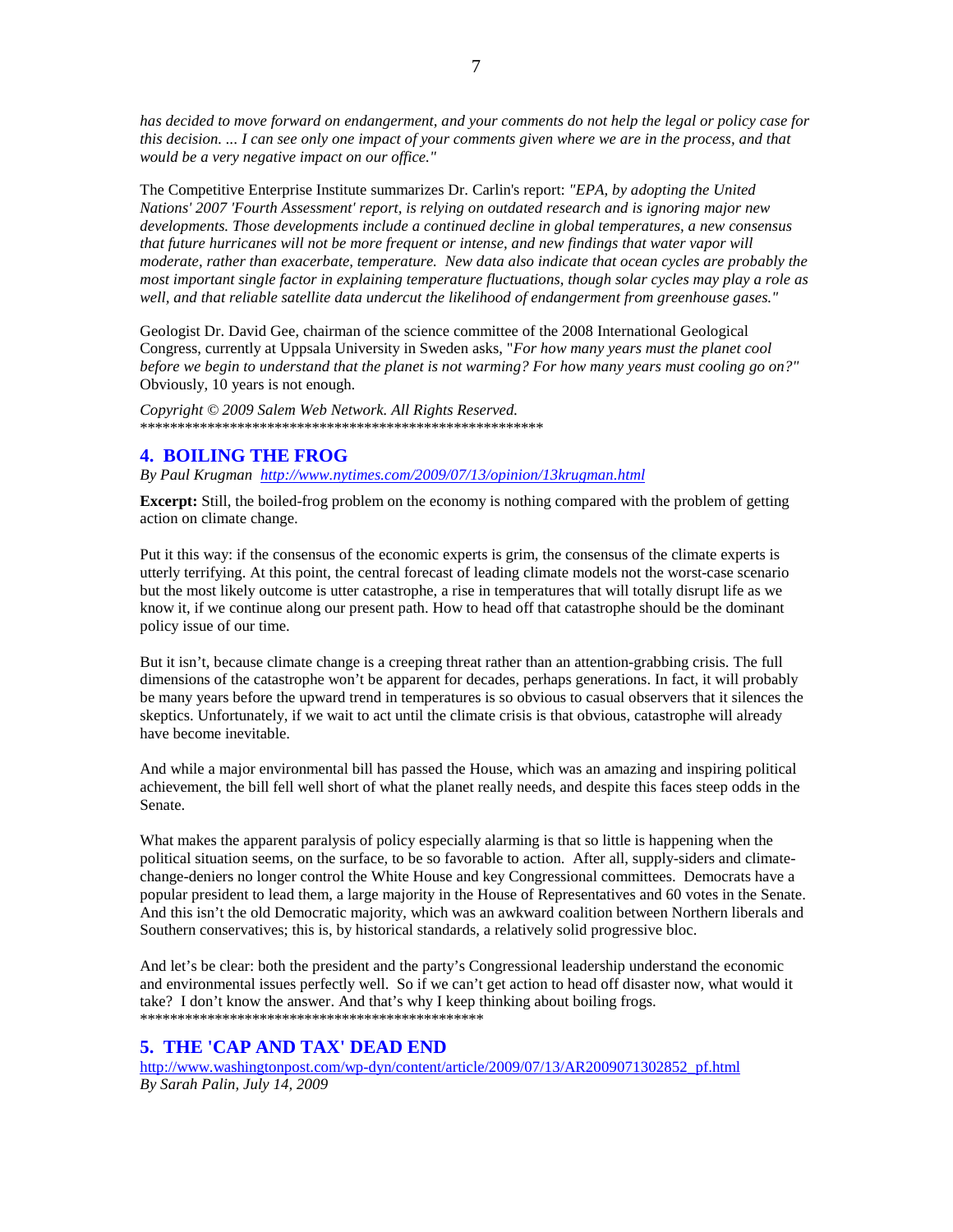There is no shortage of threats to our economy. America's unemployment rate recently hit its highest mark in more than 25 years and is expected to continue climbing. Worries are widespread that even when the economy finally rebounds, the recovery won't bring jobs. Our nation's debt is unsustainable, and the federal government's reach into the private sector is unprecedented.

Unfortunately, many in the national media would rather focus on the personality-driven political gossip of the day than on the gravity of these challenges. So, at risk of disappointing the chattering class, let me make clear what is foremost on my mind and where my focus will be:

I am deeply concerned about President Obama's cap-and-trade energy plan, and I believe it is an enormous threat to our economy. It would undermine our recovery over the short term and would inflict permanent damage.

American prosperity has always been driven by the steady supply of abundant, affordable energy. Particularly in Alaska, we understand the inherent link between energy and prosperity, energy and opportunity, and energy and security. Consequently, many of us in this huge, energy-rich state recognize that the president's cap-and-trade energy tax would adversely affect every aspect of the U.S. economy.

There is no denying that as the world becomes more industrialized, we need to reform our energy policy and become less dependent on foreign energy sources. But the answer doesn't lie in making energy scarcer and more expensive! Those who understand the issue know we can meet our energy needs and environmental challenges without destroying America's economy.

Job losses are so certain under this new cap-and-tax plan that it includes a provision accommodating newly unemployed workers from the resulting dried-up energy sector, to the tune of \$4.2 billion over eight years. So much for creating jobs!

In addition to immediately increasing unemployment in the energy sector, even more American jobs will be threatened by the rising cost of doing business under the cap-and-tax plan. For example, the cost of farming will certainly increase, driving down farm incomes while driving up grocery prices. The costs of manufacturing, warehousing and transportation will also increase.

The ironic beauty in this plan? Soon, even the most ardent liberal will understand supply-side economics.

The Americans hit hardest will be those already struggling to make ends meet. As the president eloquently puts it, their electricity bills will "necessarily skyrocket." So much for not raising taxes on anyone making less than \$250,000 a year. Even Warren Buffett, an ardent Obama supporter, admitted that under the cap-and-tax scheme, "poor people are going to pay a lot more for electricity."

We must move in a new direction. We are ripe for economic growth and energy independence if we responsibly tap the resources that God created right underfoot on American soil. Just as important, we have more desire and ability to protect the environment than any foreign nation from which we purchase energy today.

In Alaska, we are progressing on the largest private-sector energy project in history. Our 3,000 mile natural-gas pipeline will transport hundreds of trillions of cubic feet of our clean natural gas to hungry markets across America. We can safely drill for U.S. oil offshore and in a tiny, 2,000 acre corner of the Arctic National Wildlife Refuge if ever given the go-ahead by Washington bureaucrats.

Of course, Alaska is not the sole source of American energy. Many states have abundant coal, whose technology is continuously making it into a cleaner energy source. Westerners literally sit on mountains of oil and gas, and every state can consider the possibility of nuclear energy.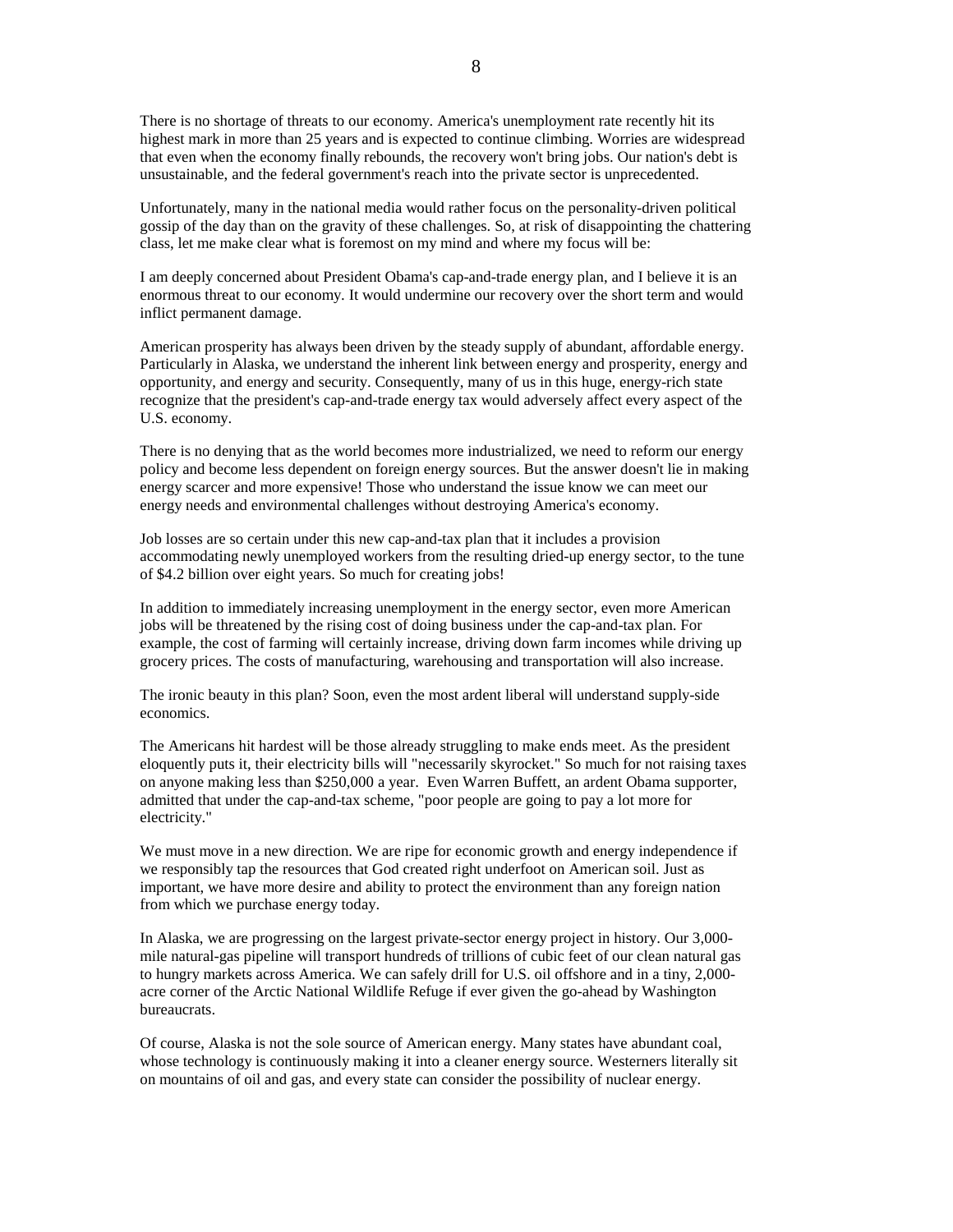We have an important choice to make. Do we want to control our energy supply and its environmental impact? Or, do we want to outsource it to China, Russia and Saudi Arabia? Make no mistake: President Obama's plan will result in the latter. For so many reasons, we can't afford to kill responsible domestic energy production or clobber every American consumer with higher prices.

Can America produce more of its own energy through strategic investments that protect the environment, revive our economy, and secure our nation?

Yes, we can. Just not with Barack Obama's energy cap-and-tax plan.

*The writer, a Republican, is governor of Alaska.*  \*\*\*\*\*\*\*\*\*\*\*\*\*\*\*\*\*\*\*\*\*\*\*\*\*\*\*\*\*\*\*\*\*\*\*\*\*\*\*\*\*

#### **6. CBO LOWBALLS WAXMAN-MARKEY COST**

http://www.ibdeditorials.com/IBDArticles.aspx?id=332376448945205# *By INVESTOR'S BUSINESS DAILY, July 13, 2009* 

Supporters of economy-killing cap-and-trade legislation not only misquote the Congressional Budget Office's report lowballing the costs. They ignore how CBO cooked the books to get its numbers.

We have often cited the CBO in our editorials. It's a nonpartisan entity whose staffers normally do a decent job analyzing data and crunching numbers. But as regards the true cost of climate change legislation, they have fallen victim to the computer-age trap: garbage in, garbage out.

In recent weeks, ABC's "This Week" host George Stephanopoulos twice misquoted a CBO analysis of the Waxman-Markey bill that claims that we can save the planet for the price of a postage stamp per day. How this squared with the Obama administration's admission, even promise, that energy costs would "necessarily skyrocket" he did not explain.

The former Clinton adviser twice made the assertion that the cost of Waxman-Markey was only "about \$150 a year." His first error was not reading the actual report, which puts the figure at \$175.

And that's not every year. The unread report says that's the cost in 2020 after allowing for eight years of transition — not every year in between, for which the true costs are staggering.

The CBO's own numbers do not compute. An earlier June 19 revenue estimate projected that the allowance price — the price to emit carbon dioxide — will be \$28 per ton of CO2 in 2020.

There are 5.056 billion tons of CO2 in the cap that year. So, doing third-grade math gives a \$141 billion gross cost. The CBO, however, lists the 2020 gross cost at \$91.4 billion. Where did that extra \$50 billion disappear? This is how Timothy Geithner does his income tax.

The CBO projected allowance revenues from this carbon tax to be \$119.7 billion, \$129.7 billion, \$136.0 billion, \$145.6 billion and \$152.0 billion for the years 2015-2019. Why the big drop to \$91.4 billion in 2020? It's not explained. And what about the preceding years of escalating costs?

The CBO makes other mistakes, such as assuming the extra costs on energy will be rebated to some degree to consumers to lessen the economic impact. It also considers only the gross costs of taxing carbon emissions, not the impact on GDP or human and economic behavior. GDP costs are totally ignored by the CBO, which it admits in footnote No. 4 on page 3 of the report: *"The resource cost does not include the potential decrease in gross domestic product (GDP) that could result from the cap."* Note the use of the words "potential" and "could." This is not analysis. This is guesswork and wishful thinking.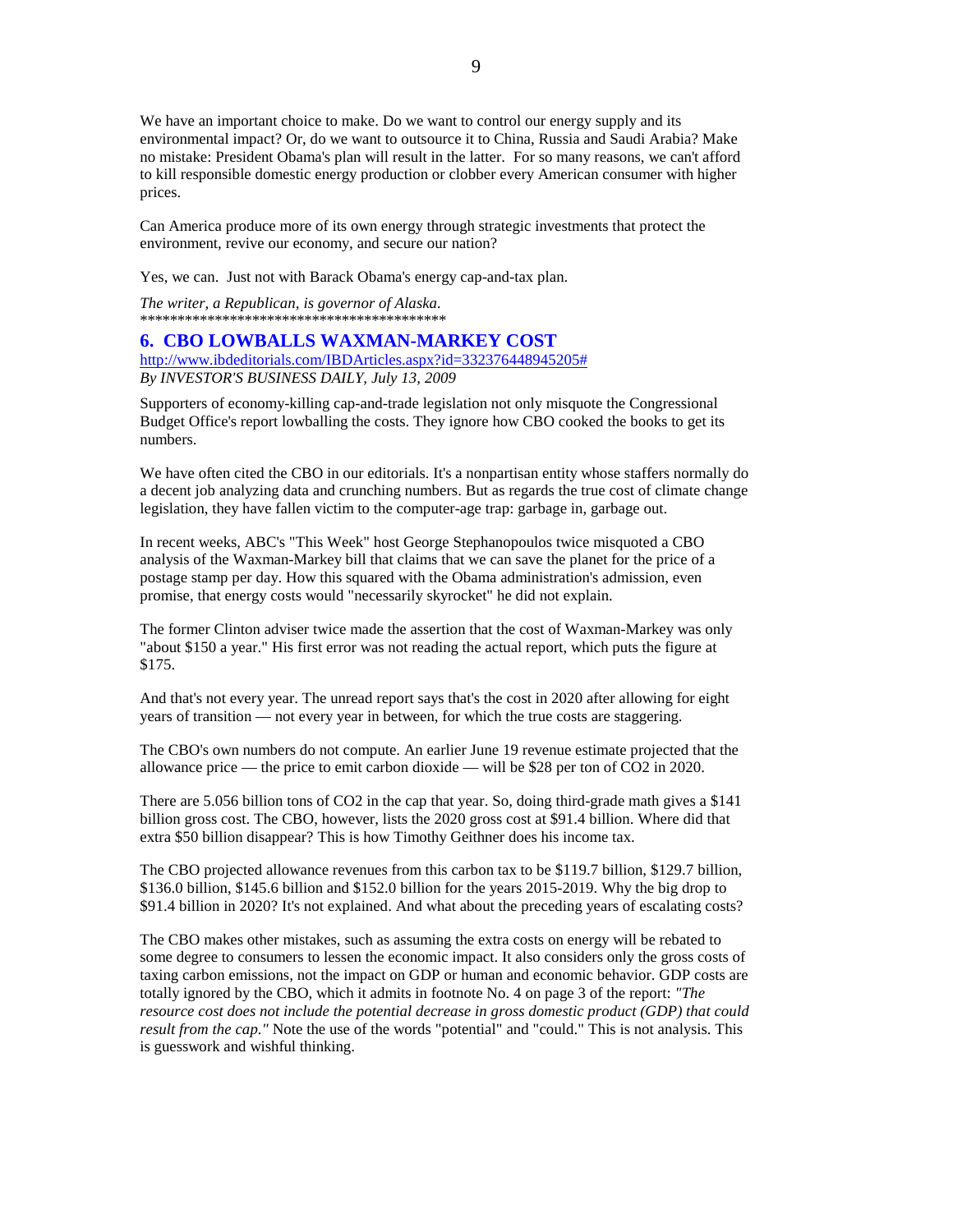So to get at its \$175 cost in 2020, the CBO ignores a GDP loss that year that the Heritage Foundation puts at \$161 billion in 2009 dollars. For a family of four, that's \$1,870 the CBO chose to leave out of its calculations. And that's just the hit to GDP in 2020.

Actually, 2020 is a year when the damage caused by Waxman-Markey is relatively mild. The Heritage Foundation's Center for Data Analysis said the average GDP hit through 2035 was \$393 billion, more than double the 2020 hit. It will reach a high of \$662 billion in 2035. The inflationadjusted GDP loss works out to \$6,790 per family of four.

Sure, the cost is only \$175 if you ignore the loss in gross domestic product, the increase in energy prices and its impact on the price of everything we produce and consume. Some of this may be rebated in some form, but wouldn't it be better if the costs weren't imposed in the first place?

For all this grief, climatologist Chip Knappenberger says Waxman-Markey would lower temperatures by only hundredths of a degree by 2050 and no more than two-tenths of a degree by century's end. \*\*\*\*\*\*\*\*\*\*\*\*\*\*\*\*\*\*\*\*\*\*\*\*\*\*\*\*\*\*\*\*\*

## **7. COST OF AB 32 ON CALIFORNIA SMALL BUSINESSES**

*Varshney & Associates Sanjay@SBVarshney.com Business Wire, 13 July 2009*  http://www.businesswire.com/portal/site/google/?ndmViewId=news\_view&newsId=20090713005806&newsLang=en

#### *California Small Businesses Face \$50,000 Cost from State Implementation of AB 32: Study Finds Greenhouse Gas Program Will Eliminate 1.1 Million Jobs and Increase Expenses for Families*

SACRAMENTO, Calif.--(BUSINESS WIRE)--A new study released today found that small businesses in California will pay an additional \$49,691 as a result of the California Air Resources Board's implementation of AB 32. Citing severe economic impacts, a coalition of small business organizations called today for the suspension of the regulatory proceedings to implement California's greenhouse gas program until the report's findings are analyzed and mitigation measures are added to the state plan.

The report concluded that when the program is fully implemented, the average annual loss in gross state output from small businesses alone would be \$182.6 billion, approximately a 10% loss in total gross state output. This will translate into nearly 1.1 million lost jobs in California. Lost labor income is estimated to be \$76.8 billion, with nearly \$5.8 billion lost in indirect taxes.

"We support the state's efforts to curb greenhouse gas emissions, but we are very concerned that these costs will apply disproportionally to California small business. Consumers will be hurt and the environmental goals will not be achieved," said Esteban Soriano, Chairman of the California Small Business Association and a founding member of the California Small Business Roundtable.

The analysis of the state Scoping Plan was led by Sanjay Varshney, Dean of the College of Business Administration, and Dennis H. Tootelian, Ph.D., Professor of Marketing and Director, Center for Small Business, California State University, Sacramento. The study reveals that when the plan is fully implemented, California families will be facing increased annual costs of \$3,857. **\*\*\*\*\*\*\*\*\*\*\*\*\*\*\*\*\*\*\*\*\*** 

## **8. THE SUMMIT OF GREEN FUTILITY**

http://www.washingtonpost.com/wp-dyn/content/article/2009/07/13/AR2009071302587.html *By Anne Applebaum, July 14, 2009* 

Two headlines caught my eye last week. "Summit Leaders in Climate Deal" read the one on the front page of the Wall Street Journal Europe. Above it was a picture of 10 smiling heads of state - the leaders of the Group of Eight, plus China and India. Below was an article that, in contradiction to the cheerful photograph, described how the world's political leaders had failed, once again, to halt climate change by decree. The group could not agree on short-term emissions targets, could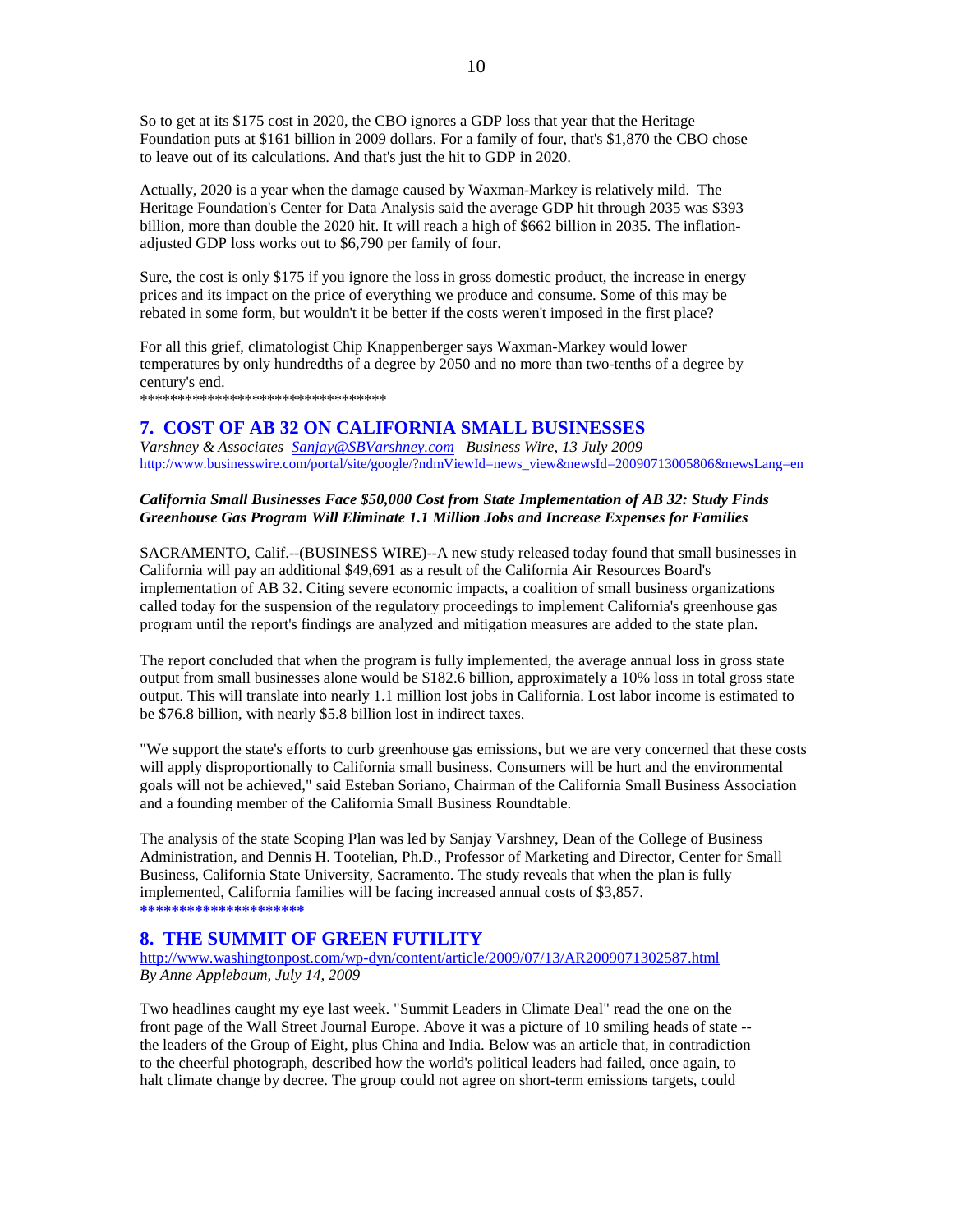not agree on how developing countries would be compensated for meeting the targets and, indeed, could not even decide from what baseline any targets would be calculated.

Buried on Page 21 of the same newspaper was a story headlined "Ill Winds Blow for Clean Energy"; the picture was of oil billionaire T. Boone Pickens, who has just decided to postpone, until further notice, an investment in a big Texas wind farm. Natural gas prices have fallen so low, it seems, that once-promising investments in alternative energy no longer make sense. Banks that once might have financed such large-scale investments are now unwilling to do so. And thus business leaders are also failing, once again, to halt climate change through technology and entrepreneurship.

Let me be clear: I do not doubt the reality of climate change. I have long accepted that human use of fossil fuels has caused it, and I agree that great efforts should be made to reduce carbon emissions, as well as our politically risky dependence on oil and gas. But I do doubt the wisdom of assuming that eight or 10 politicians will ever solve this problem during a meeting at a conference center, in Italy or any other country. I also question whether even several hundred politicians - plus their scientific advisers, assorted environmentalists and lobbyists -- will solve this problem at the Copenhagen climate super-summit scheduled for December. At that time, the original signatories of the Kyoto Protocol are supposed to renew their vows and the U.S. delegation is supposed to bow its head and rejoin the club. If everyone can agree, new emissions targets will be set. They will be as unenforceable as the emissions targets we have now.

The truth is that carbon emissions will not be reduced by international bureaucrats, however wellmeaning, sitting in a room and signing a piece of paper. They will not be reduced by publicrelations campaigns or by Oscar-winning documentaries. Above all, they will not be reduced by a complex treaty that neither the United Nations nor anyone else can possibly supervise, particularly not a treaty that effectively punishes those countries that abide by it and ignores everyone else. They can, however, be reduced by the efforts of entrepreneurs such as Pickens. If he and others can find economically viable ways to produce clean energy, then the problem will solve itself without the aid of a single international conference. To put it another way: The first solar power billionaire will have many, many imitators.

American politicians who really care about climate change -- I'm assuming this includes our president, as well as a majority in Congress -- should skip the summits and instead ask themselves why the oil and gas prices that started rising a couple of years ago (creating a boom in alternativeenergy research) have once again dropped to an artificial low. Why artificial? Because the price of fossil fuels has never reflected their true cost, either environmental or political. It doesn't reflect the cost of the U.S. military presence in the Middle East. It doesn't reflect the cost of treating asthma. And it certainly doesn't reflect the cost of rescuing bits of the coast of Florida that will be submerged by rising sea levels. Raise the taxes on fossil fuels to reflect those costs, and Pickens's project, along with many others, will once again be viable.

It's also time for those international politicians who really care about climate change -- I'm assuming this includes at least the Europeans, as well as the Canadians -- to move on. The drama is over: The American president and the U.S. delegation have rejoined the negotiations. There is no further need for green, self-righteous preening. Attacks on greedy, polluting Uncle Sam will fall flat. Instead of pontificating at summits, they, too, should go home, brave the wrath of their voters and slap higher taxes on fossil fuels in their countries. If you care about the planet, save the jet fuel, cancel the conferences and focus on creating the economic conditions for energy entrepreneurship. Then, this problem will eventually solve itself.

#### **Response by S. Fred Singer:**

===========================

Dear Anne, You are half right when you conclude that "this problem will eventually solve itself." Of course it will – even if we do nothing. That's because there is no "climate problem." The changes we are seeing – some warming in the  $20<sup>th</sup>$  century, and none in the past decade – have nothing to do with the emission of carbon dioxide from the burning of oil, gas, and coal. How do we know that? An independent International Panel of climate scientists, not beholden to the UN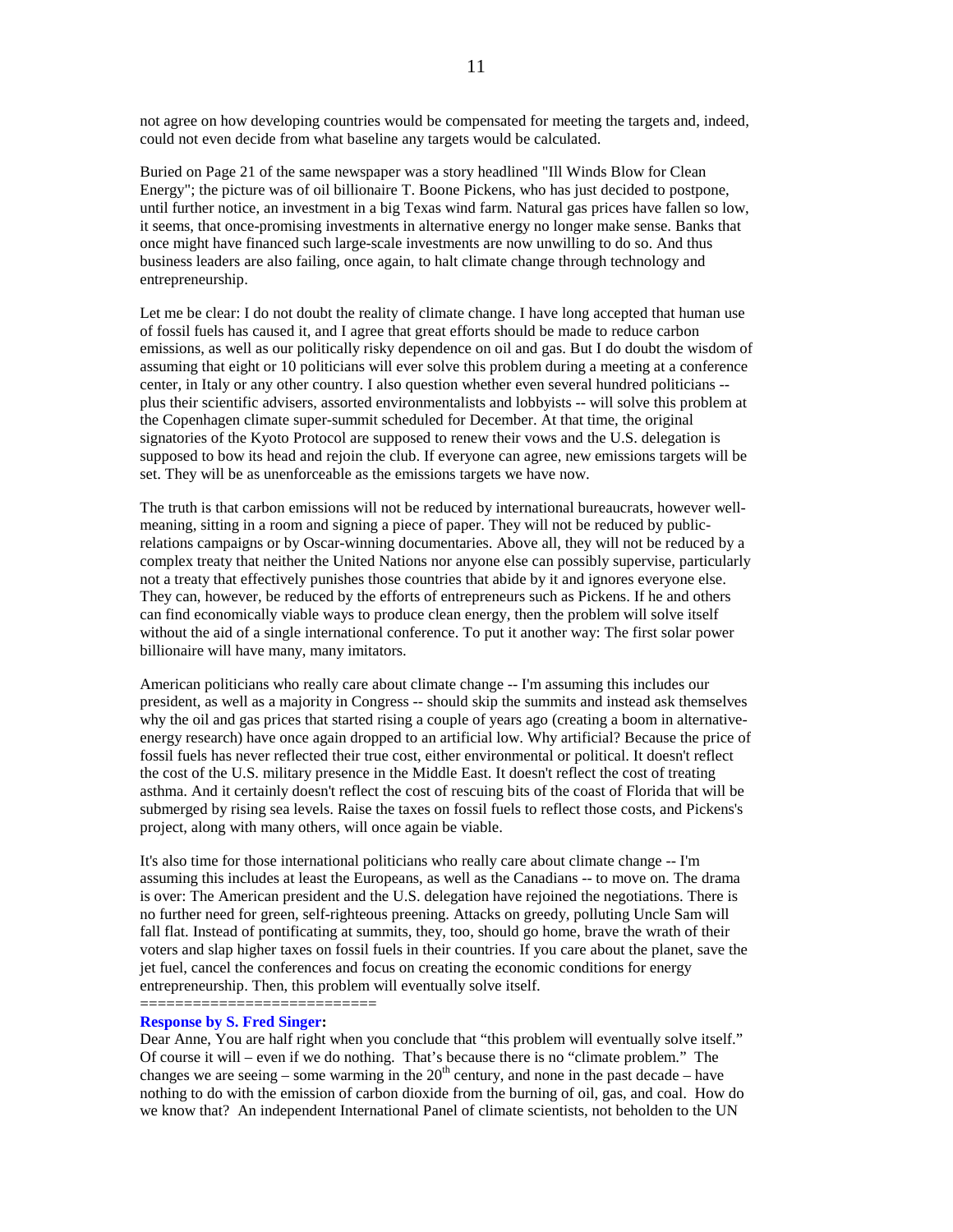or any government, has analyzed the data in 4000-plus peer-reviewed publications and just issued its 880-page report (see www.nipccreport.org). A lot of reading, to be sure, but there is also a 40 page Summary, entitled "Nature, not human activity, rules the climate."

Do all scientists agree with NIPCC? Of course not; scientists seldom agree on anything. But if cooling persists, more will become convinced that Al Gore and his "warm-mongers" are barking up the wrong tree. Let's all hope that Congress will step back, take a deep breath, and maybe take the time to actually read what they are voting for when "Cap & Trade" comes before the Senate. \*\*\*\*\*\*\*\*\*\*\*\*\*\*\*\*\*\*\*\*\*\*\*\*\*\*\*\*\*\*\*

#### **9. ELECTRIC CARS CAN SAVE OIL AND MONEY**

*Letter to IBD SFS/July 8, 2009 By S Fred Singer* 

The report on electric cars by the Government Accountability Office (*A government report says reliance on electric cars will do little to reduce greenhouse gas emissions and may merely shift our dependence on foreign sources from one set of dictators to another. IBD editorial July 8*) misses the point. It seems to accept the judgment of the UN climate panel (IPCC) that global warming of the past decades is manmade and ignores the fact that there is no firm evidence to support such a conclusion. *None*! The independent Non-governmental International Panel on Climate Change (NIPCC), using peer-reviewed science reaches the opposite conclusion*: Nature, not human activity, rules the climate*.

Once one accepts the fact that increases of carbon dioxide have little effect on climate, as the new and better scientific evidence suggests, it matters not whether electric vehicles reduce CO2 emissions by 5%, 25% -- or not at all. Since global warming is a phantom problem, the true advantage of electric 'plug-in' cars is that they reduce the consumption of gasoline and therefore the amount of oil imports and dollar outflows to OPEC.

The other great advantage is the reduced cost of operation. 'Off-peak' electric power, available mostly at night, is cheap, as low as 2 cents (fuel cost) per kilowatt-hour, and even less for nuclear plants. A gallon of gasoline has an energy content of about 40 kWhr, and therefore an equivalent cost of only 80 cents per gallon. But further, the energy efficiency of electric drives is at least three times that of a mechanical drive using an internal combustion engine. In start-and-stop urban traffic, and in hilly terrain, the efficiency gain is even greater, thanks to no idling losses and to 'regenerative braking,' which feeds the energy of motion back into the battery instead of dissipating it as heat in the brake drums. With gas prices around \$3 per gallon, the average annual savings in fuel costs amount to about \$1200 – not an insignificant amount. Many households would save double that amount.

True, we need better and cheaper batteries. But a lot of smart people are working hard to do just that – with or without government incentives. The capitalistic system provides ample rewards to inventors. -------------------------------------------

*Mr. Singer is Professor Emeritus of Environmental Sciences at the University of Virginia*  \*\*\*\*\*\*\*\*\*\*\*\*\*\*\*\*\*\*\*\*\*\*\*\*\*\*\*\*\*\*\*\*\*\*\*\*\*\*\*\*

# **10. A LOAD OF HOT AIR: THE FOLLY OF WIND ENERGY IN BRITAIN (AND ELSEWHERE)**

*Spending £100bn on wind farms to please the EU is Labour's greatest act of lunacy By Christopher Booker, 26th June 2008* 

Today, a giant new wind turbine soars the height of a London tower block above the Mendip hills where I live in Somerset. A perfect symbol of what is arguably the greatest single political madness engulfing Britain today. Although this 330ft monster will produce an income of £500,000 a year for the company that built it - nearly half of it in subsidies paid by all of us through higher electricity bills - the amount of power it contributes to our national grid will be so derisory as to scarcely register. I know something about this turbine because I was the chairman of a group that was set up to campaign against it.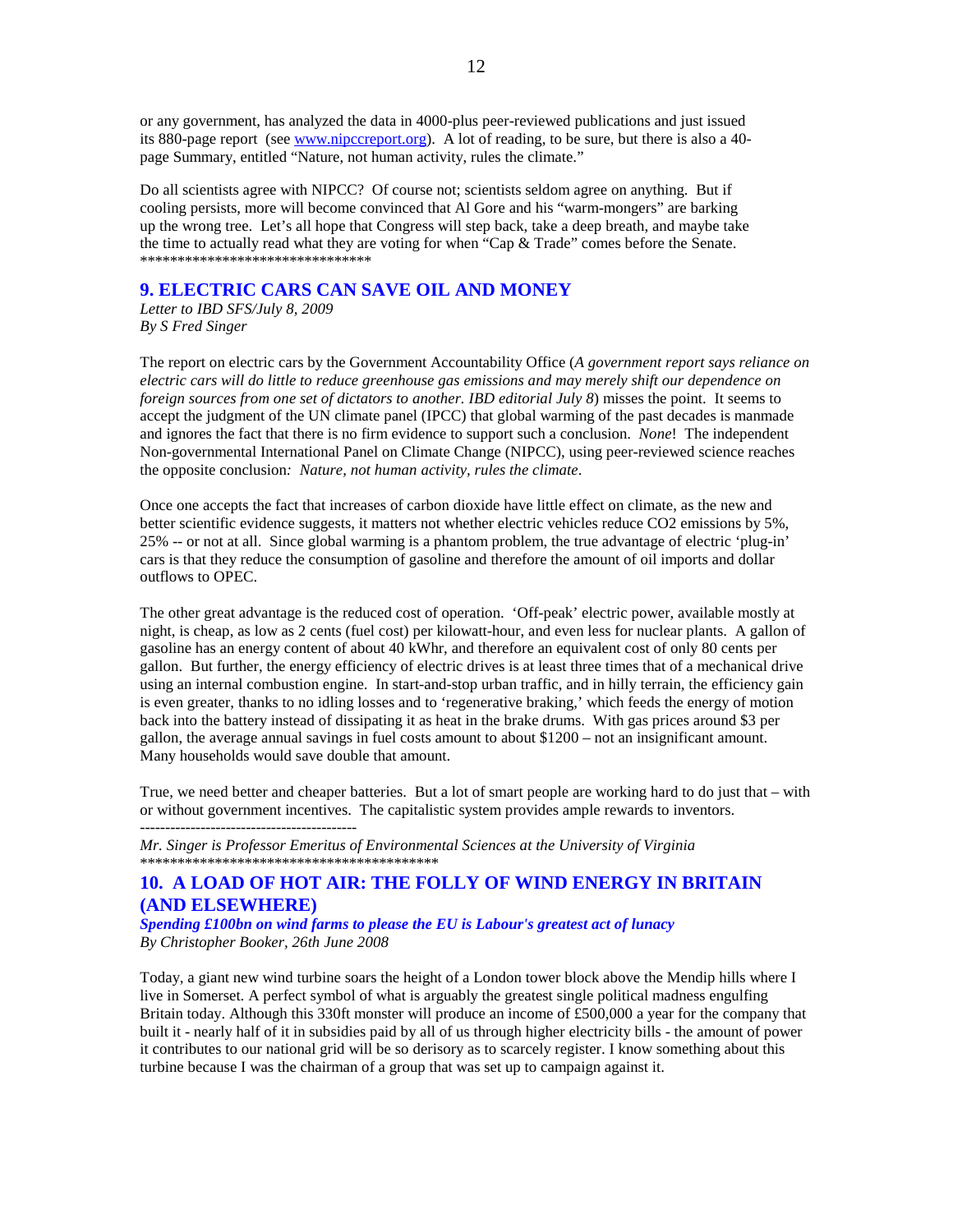**Wind farms**: Expensive and inefficient, but the craze for all things 'green' has blown away common sense When we persuaded our local council unanimously to reject it, on the grounds that it broke all the normal planning rules, we thought we had won the argument. But then a government inspector was sent to Somerset from London to rule that this decision had to be set aside. All that mattered was that we must meet a target set by the EU, which requires Britain within the next 12 years to generate 38 per cent of our electricity from 'renewable' energy sources. At present, barely 1 per cent of this country's power comes from the 2,000 wind turbines already built - less than the output of a single conventional power station. That is why, in response to the EU's requirements, the Government is today publishing its plans for a massive new drive to build thousands more turbines, at the staggering cost of £100 billion. Here we are already into cloud-cuckoo land. To comply with the EU's wishes, we would actually need to build at least 30,000 turbines.

**Crazy**: Brussels will not stop until Britain's coast and inland is dotted with thousands of wind farms In fact, as the Government knows, there is not the remotest chance that we can meet that EU target, which is why it talks about building only 10,500 new turbines - 7,000 offshore, another 3,500 across our countryside. On its own figures, the Government is already implicitly admitting that we shall hopelessly miss our target. Of course, ministers do not tell us that. But this is only the start of the madness. There isn't, in fact, the faintest chance that we can meet even the Government's own much smaller target. To build those turbines offshore alone would mean lowering 7,000 colossal steel structures into the seabed, each the size of Blackpool Tower, at a rate of more than two every working day between now and 2020.

In practical terms alone this is sheer pie-in-the-sky. The technical resources are simply not available to achieve more than a tiny fraction of this figure. But there is another important point the Government is trying to conceal about this crackpot policy, as it always does when it is talking in Walter Mitty numbers about the supposed benefits of wind power. This is the unavoidable fact that wind speeds around the British Isles are constantly varying, often providing no power at all - so that the electricity actually generated by these turbines represents only between a quarter and a third of their nominal 'capacity'. What this means is that conventional coal, gas, oil or nuclear-fired power stations must be on permanent stand-by to provide all the electricity the turbines are not able to produce when the wind is not blowing.

Earlier this month, Paul Golby, the chief executive of the German-owned E.ON (one of our largest electricity companies), came up with the shattering admission that the back-up needed for our new wind turbines would amount to 90 per cent of their capacity. This alone would mean building scores more gas and coal-fired power plants to guarantee continuous supply during those times when the wind is not blowing and therefore the turbines are not generating any electricity. It is this which reveals the true enormity of the madness now confronting us - because Britain already faces an unprecedented crisis over its energy supplies, even before our infatuation with wind power is taken into account. For the sum of £100 billion which the Government plans to spend on the new turbines, we could buy 37 'carbon-free' nuclear power stations at current prices, permanently supplying enough electricity to cover all our current needs.

And we need this new generating capacity right now. Within seven years, due to the obsolescence of the existing nuclear plants (which still supply 20 per cent of our electricity) and the forced closure of nine more coal and oil-fired plants under new EU anti-pollution rules, we stand to lose well over a third of the capacity we need to meet peak demand. This alone threatens disaster, since the Government still does not have any concrete plans in place to make up the shortfall. We thus face the real prospect not just that our lights will go out, but that we should lose the use of the computers on which our offices, supermarkets, hospitals and transport system now depend to supply us with the necessities of life. Yet, on top of this colossal policy failure, our Government is now babbling about a massive drive for wind power which could only make this disaster infinitely worse. All this represents such a flight from reality that it is hard to think of any historical precedent.

The only beneficiaries from this madness are the handful of companies now looking forward to a massive bonanza, as the Government pulls out all the stops, such as further bending the planning rules, to enable them to build thousands more virtually useless wind turbines. A great myth about wind power is that it is a 'free' source of energy. The wind itself may be free, but the cost of harnessing it (and providing the vital backup) makes electricity from wind up to three times more expensive than that from the conventional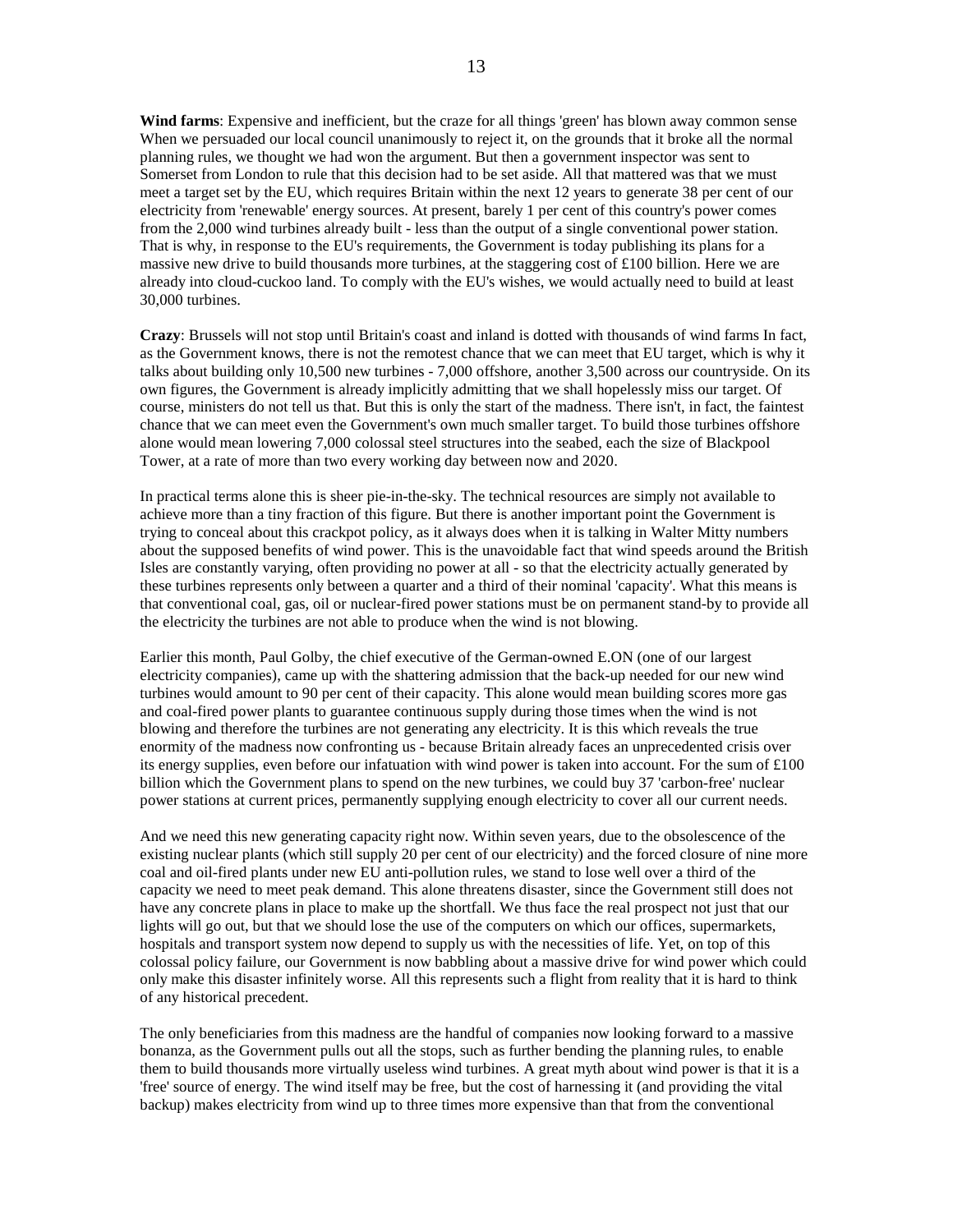power plants, which still provide 96 per cent of all our electricity. The only reason why it pays developers to build turbines is the huge hidden subsidy we all give them through our electricity bills. The electricity companies are compelled by law to buy the energy from these turbines at nearly twice the normal price and then pass on the extra cost to us. In years to come, we shall look back on 'the great wind scam' as having been one of the greatest blunders of our age. But right now it seems not the slightest chink of reality is breaking in on this madness. Our opposition parties seem just as much in its grip as those who rule us in Westminster and Brussels. Alas, Britain's energy policy is today blowing in the wind. Literally. ===========================

#### **Wind farms will be a monument to an age when our leaders collectively went off their heads**  *Christopher Booker, 14th July 2009*

Let us be clear: Britain is facing an unprecedented crisis. Before long, we will lose 40 per cent of our generating capacity. And unless we come up quickly with an alternative, the lights WILL go out. Not before time, the Confederation of British Industry yesterday waded in, warning the Government it must abandon its crazy fixation with wind turbines as a way of plugging this forthcoming shortfall and instead urgently focus on far more efficient ways to meet the threat of a permanent, nationwide black-out. There are a few contenders for the title of the maddest thing that has happened in our lifetime.

**Controversial**: But a front-runner must be the way in which politicians of all parties have been seduced by the La-La Land promises of the wind power lobby. If you still haven't made your mind up about wind power, just consider some of the inescapable facts - facts which the Government and the wind industry do their best to hide from us all. So far we have spent billions of pounds on building just over 2,000 wind turbines - and yet they contribute barely one per cent of all the electricity that we need. The combined output of all those 2,000 turbines put together, averaging 700 megawatts, is less than that of a single, medium-sized conventional power station.

What's more, far from being 'free', this pitiful dribble of electricity is twice as expensive as the power we get from the nuclear, gas or coal-fired power stations which currently supply well over 90 per cent of our needs - and we all pay the difference, without knowing it, through our electricity bills. But despite its best efforts to conceal the fact that wind turbines expensively and unreliably generate only a derisory amount of electricity, the Government keeps on telling us of its megalomaniac plans to build thousands more of them - at a cost of up to £100billion. The prime reason for this is that we are legally obliged by the European Union to generate 32 per cent of our electricity from 'renewable' sources by 2020. And with just 11 years to go until that deadline, we hope to meet the target by building highly-subsidised wind turbines.

But this is a farce. In fact, as the Government is privately well aware, there is not the faintest hope that we can do anything of the kind - even if we wanted to. Gordon Brown talks airily of building 4,000 offshore turbines by our target date - plus another 3,000 onshore. But this would mean sticking two of these 2,000 ton monsters, each the height of Blackpool Tower, into the seabed every day for the next 11 years. Nowhere in the world has it proved possible to install more than one of them a week. The infrastructure simply isn't there to build more than a fraction of that figure. Furthermore, such are the weather conditions around Britain's coasts that it is only possible to work on these projects for a few months every summer. Then there are the 3,000 promised onshore turbines - many of which are to be erected in the most beautiful stretches of Britain's countryside. These are meeting with so much local hostility that the Government has continually had to bend the planning rules in order to force them through over the wishes of local communities and the democratic opposition of local councils.

But wind power is not just the pipedream of deluded politicians. As the CBI was trying to warn yesterday, the real disaster of this great wind fantasy is that it has diverted attention from the genuine energy crisis now hurtling towards us at breakneck speed. For while the Government is trying to force a scattering of useless wind turbines through the planning offices, the truth is that the rest of us will lose 40 per cent of our power stations within as little as seven years. If this happens, and we don't have an alternative, our kettles won't boil, our computers won't work and our country will face economic meltdown. There is little hope now of an 11th hour reprieve. Eight of our nine nuclear power stations - which presently supply 20 per cent of our electricity needs - are so old they will have to close. Nine more large coal and oil-fired power plants